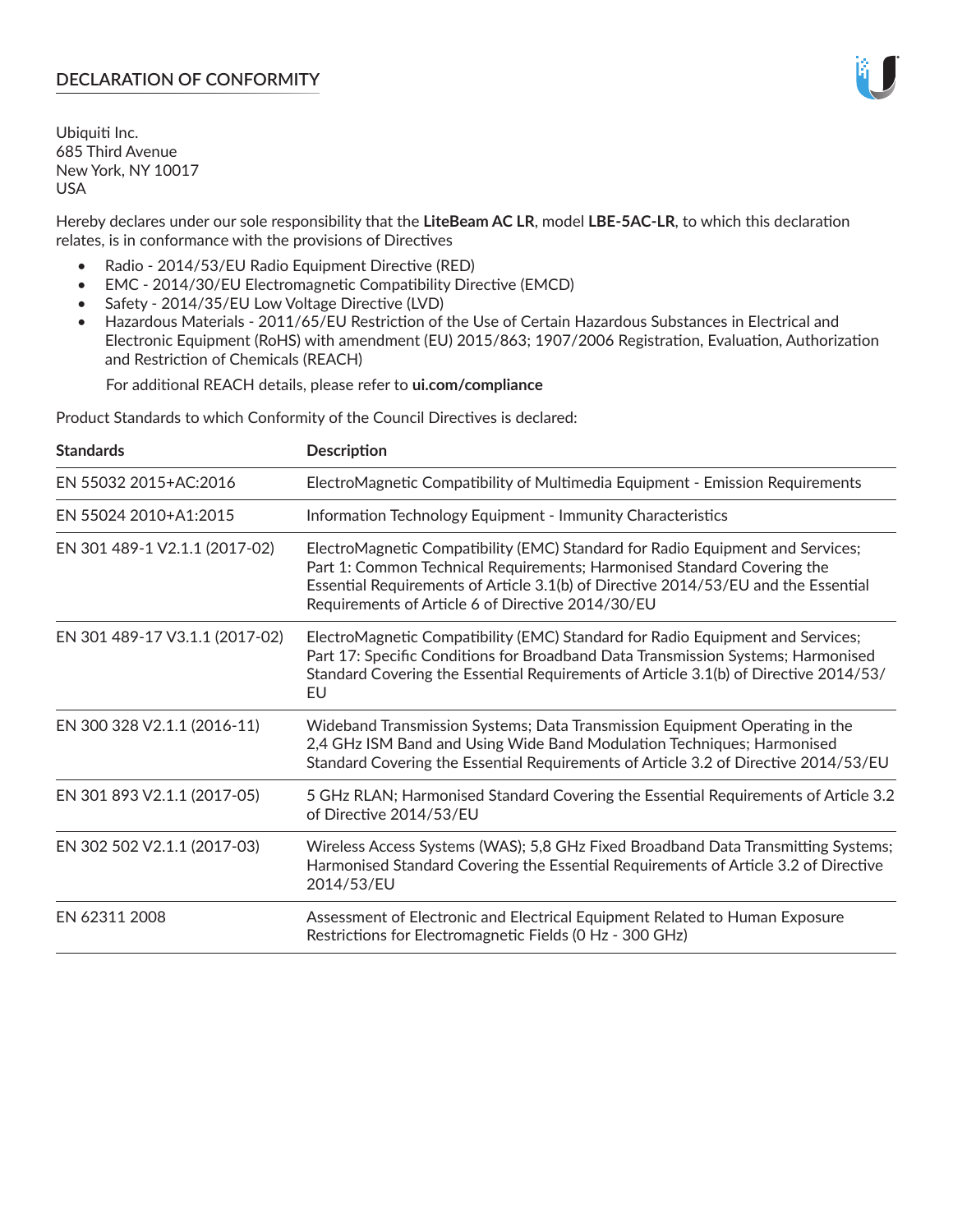

| <b>Standards</b>         | <b>Description</b>                                                                                                                                          |
|--------------------------|-------------------------------------------------------------------------------------------------------------------------------------------------------------|
| 2010+A12:2011+A2:2013    | EN 60950-1 2006+A11: 2009+A1: Information Technology Equipment - Safety - Part 1: General<br>Requirements EN 60950-1:2006+A11:2009+A1:2010+A12:2011+A2:2013 |
| EN 62368-1 2014+A11:2017 | Audio/Video, Information and Communication Technology Equipment - Part 1: Safety<br>Requirements                                                            |
| <b>CE Marking</b>        |                                                                                                                                                             |

mak m. Fail

Mark Feil Compliance Manager November 12, 2019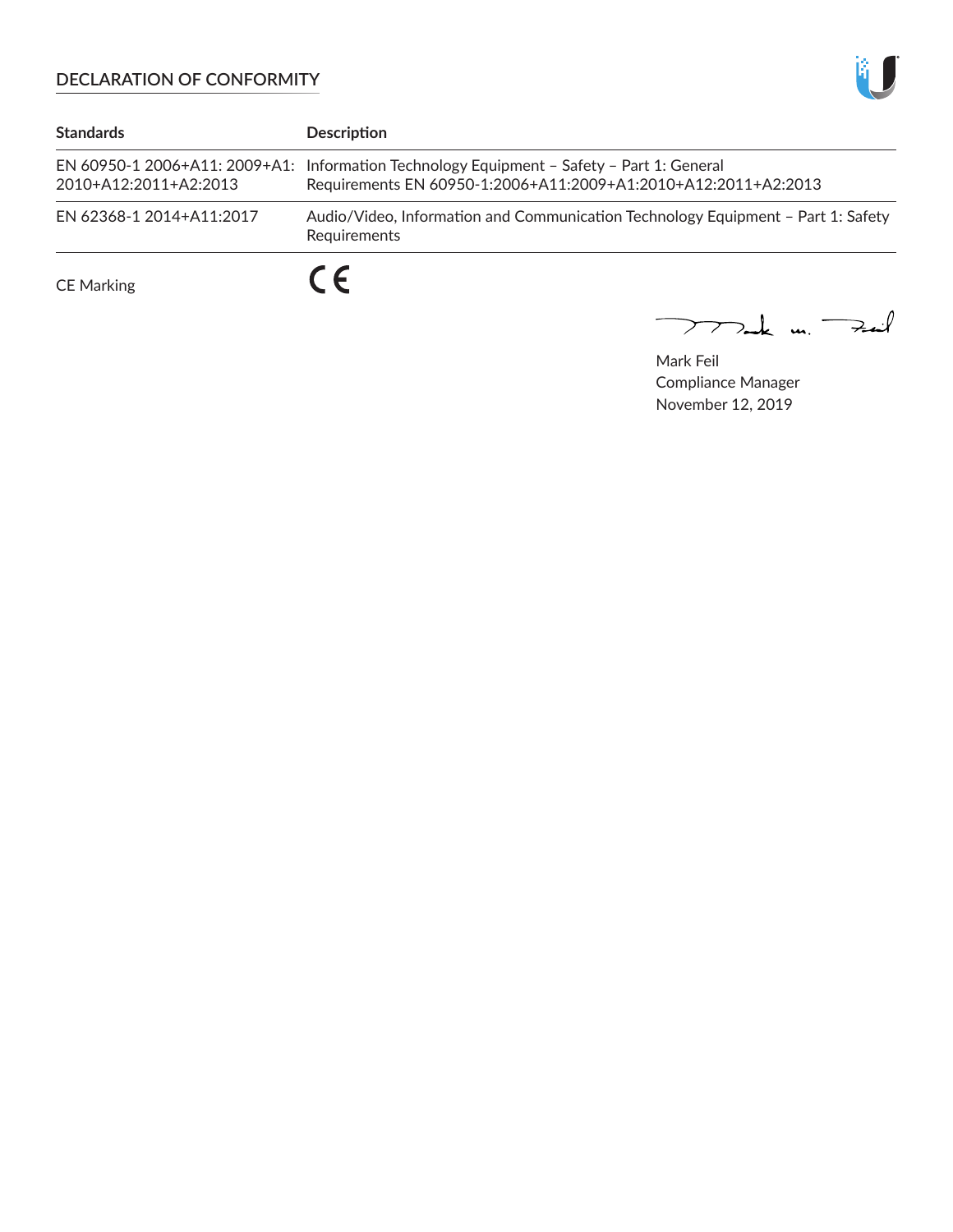

## **български** [Bulgarian]

С настоящото Ubiquiti декларира, че това устройство LBE-5AC-LR е в съответствие със съществените изисквания и други приложими разпоредби на Директиви 2014/53/EC, 2014/30/ЕС, 2014/35/ЕС.

## **Hrvatski** [Croatian]

Ubiquiti ovim putem izjavljuje da je ovaj uređaj LBE-5AC-LR sukladan osnovnim zahtjevima i ostalim bitnim odredbama Direktiva 2014/53/EU, 2014/30/EU, 2014/35/EU.

## **Čeština** [Czech]

Ubiquiti tímto prohlašuje, že toto LBE-5AC-LR zařízení, je ve shodě se základními požadavky a dalšími příslušnými ustanoveními směrnic 2014/53/EU, 2014/30/EU, 2014/35/EU.

## **Dansk** [Danish]

Hermed, Ubiquiti, erklærer at denne LBE-5AC-LR enhed, er i overensstemmelse med de væsentlige krav og øvrige relevante krav i direktiver 2014/53/EU, 2014/30/EU, 2014/35/EU.

## **Nederlands** [Dutch]

Hierbij verklaart Ubiquiti, dat deze LBE-5AC-LR apparaat, in overeenstemming is met de essentiële eisen en de andere relevante bepalingen van richtlijnen 2014/53/EU, 2014/30/EU, 2014/35/EU.

### **English**

Hereby, Ubiquiti, declares that this LBE-5AC-LR device, is in compliance with the essential requirements and other relevant provisions of Directives 2014/53/EU, 2014/30/EU, 2014/35/EU.

## **Eesti keel** [Estonian]

Käesolevaga Ubiquiti kinnitab, et antud LBE-5AC-LR seade, on vastavus olulistele nõuetele ja teistele asjakohastele sätetele direktiivide 2014/53/EL, 2014/30/EL, 2014/35/EL.

### **Suomi** [Finnish]

Täten Ubiquiti vakuuttaa, että tämä LBE-5AC-LR laite, on yhdenmukainen olennaisten vaatimusten ja muiden sitä koskevien direktiivien 2014/53/EU, 2014/30/EU, 2014/35/EU.

### **Français** [French]

Par la présente Ubiquiti déclare que l'appareil LBE-5AC-LR, est conforme aux exigences essentielles et aux autres dispositions pertinentes des directives 2014/53/UE, 2014/30/UE, 2014/35/UE.

### **Deutsch** [German]

Hiermit erklärt Ubiquiti, dass sich dieses LBE-5AC-LR Gerät, in Übereinstimmung mit den grundlegenden Anforderungen und den anderen relevanten Vorschriften der Richtlinien 2014/53/EU, 2014/30/EU, 2014/35/EU befindet.

### **Ελληνικά** [Greek]

Δια του παρόντος, Ubiquiti, δηλώνει ότι αυτή η συσκευή LBE-5AC-LR, είναι σε συμμόρφωση με τις βασικές απαιτήσεις και τις λοιπές σχετικές διατάξεις των οδηγιών 2014/53/EE, 2014/30/EE, 2014/35/EE.

### **Magyar** [Hungarian]

Ezennel Ubiquiti kijelenti, hogy ez a LBE-5AC-LR készülék megfelel az alapvető követelményeknek és más vonatkozó 2014/53/EU, 2014/30/EU, 2014/35/EU irányelvek rendelkezéseit.

### **Íslenska** [Icelandic]

Hér, Ubiquiti, því yfir að þetta LBE-5AC-LR tæki er í samræmi við grunnkröfur og önnur viðeigandi ákvæði tilskipana 2014/53/ESB, 2014/30/ESB, 2014/35/ESB.

### **Italiano** [Italian]

Con la presente, Ubiquiti, dichiara che questo dispositivo LBE-5AC-LR, è conforme ai requisiti essenziali ed alle altre disposizioni pertinenti delle direttive 2014/53/UE, 2014/30/UE, 2014/35/UE.